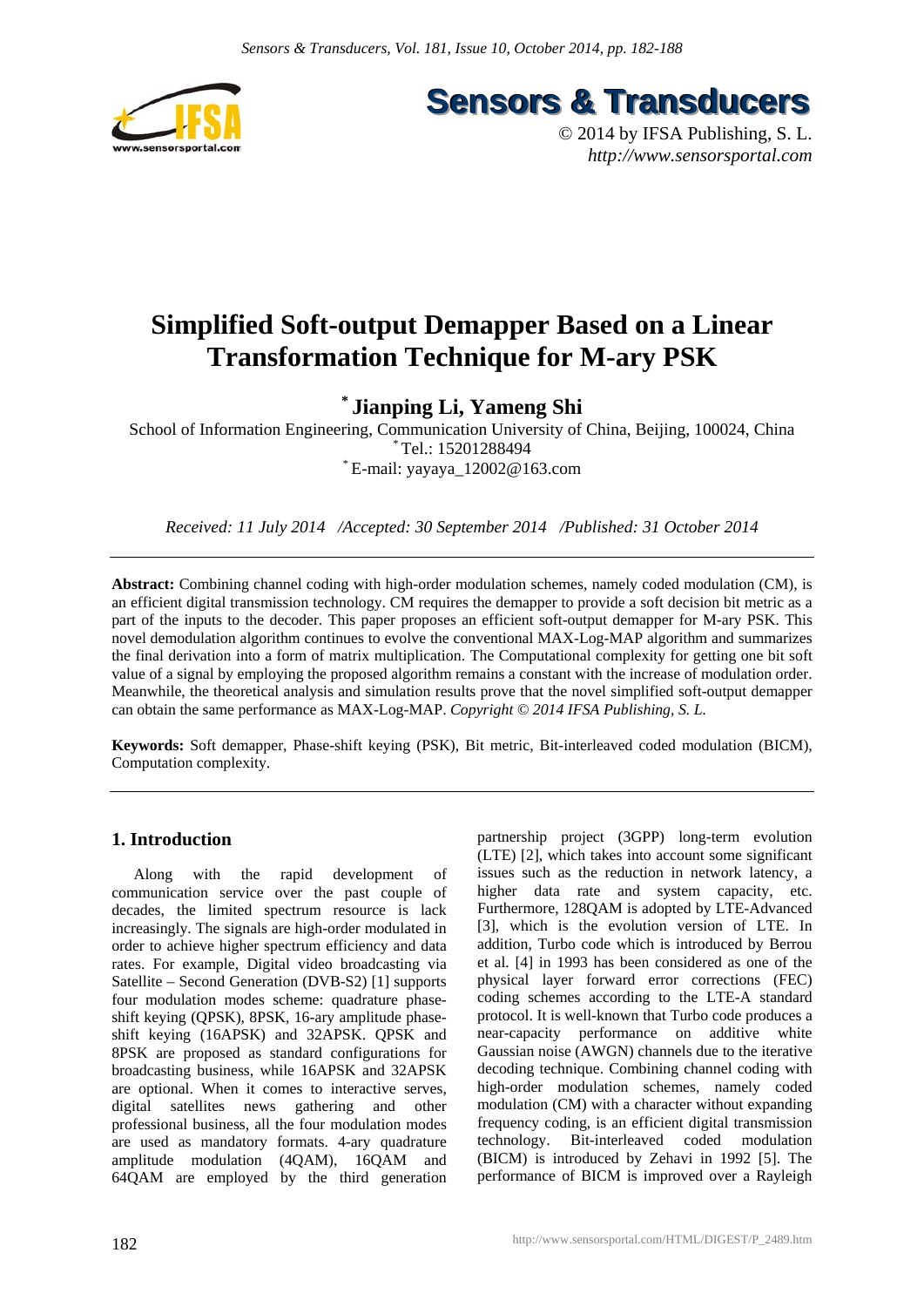fading channel by designing a bit-interleaver between a binary encoder and a non-binary modulator to make the correlated errors randomized.

BICM requires the demapper to provide a soft decision bit metric whose absolute value denotes the reliability of the decision as a part of the inputs to the decoder. Soft-output demapper is an essential qualification to get an excellent performance. The algorithm applied to a symbol-to-bit soft demapper is complicated. The classical maximum *a posteriori*  probability based in the log-domain (Log-MAP) [6] calculates the log-likelihood-ratio (LLR) for every received symbol. Nevertheless, the complexity of computing LLR adopting Log-Map demapping algorithm is exponentially increasing, and it is hard to support a higher-order modulation mode. The proposed Maximum Log-MAP (MAX-Log-MAP) algorithm [7] overcomes the high-complexity exponential operations of Log-MAP with some unavoidable performance loss by omitting the correction function.

Albeit the computational complexity of MAX-Log-MAP is much lower than Log-MAP, researchers have not stopped digging into optimizing soft demappers. Numerous literatures have proposed their novel demodulation approaches from different perspectives for certain constellations. A recursive bit metric generation approach for PSK with Gray labeling is presented in [8]. All bit metrics are computed by a metric function of the most significant bit. In [9], a simplified algorithm for the soft-output demapper for 16QAM and 64QAM in the HIPERLAN/2 standard [10] is developed, which invokes a piecewise linear approximation to reduce the complexity. Literature [11] optimizes the coefficients according to piecewise linear LLR approximations, and the performance is very close to true LLRs. A novel low complexity two-stage soft demapper without performance loss for the rotated constellation in DVB-T2 [12] is designed by Kitaek Bae et al. [13]. The first stage is to calculate the LLRs by using the one dimensional LLR lookup table for a dominant channel, and the second stage calculates the other LLRs through selecting a new subset of candidates of  $\sqrt{M}$  for M-QAM for the other channel.

Against this background, a low-complexity softoutput demapper for M-ary PSK by using a linear transformation is presented. The proposed algorithm extends the derivations based on MAX-Log-MAP and makes a summing up of the results. We convert the final derivation into a linear transformation form of matrix multiplication and this demodulation matrix which is called "R-matrix" is easy to change and save. The contribution of this paper can be summarized as follows: using the saved R-matrix for demodulating can leave out the operations for computing Euclidean distances between the received symbol and every constellation point and the process of comparing them. In addition, this proposed demapper achieves the same performance as the

MAX-Log-MAP demapper. This paper studies and describes the proposed approach based on Turbocoded BICM system.

The rest of this paper is organized as follows. Section II describes Log-MAP and MAX-Log-MAP algorithm. In Section III, we introduce the proposed schemes by taking QPSK and 8PSK for examples. These theoretical results are supported in Section IV by means of simulation and conclusions are presented in Section V.

# **2. Theoretical Background**

We consider the transmission of complex modulation symbols over an AWGN channel where the received signal vector  $y_j=(y_1, y_2, ..., y_K)$  is expressed as

$$
y_j = x_j + n_j, \tag{1}
$$

where  $x_j=(x_1, x_2, ..., x_K)$  presents the complex transmitted signal vector, and  $n_j=(n_1, n_2, ..., n_K)$ stands for the zero-mean complex additive white Gaussian noise with variance  $\sigma^2$ .

#### **2.1. Log-MAP Demapper**

At the receiver, demapper should compute the bit soft information which is important to soft decoding for every M-ary noisy signal *y*. It is known that the LLR can be calculated by

$$
\Lambda_i = \log \frac{P(b_i = 1 | y)}{P(b_i = 0 | y)},
$$
\n(2)

$$
= \log \frac{\sum_{x \in \chi_i^{(1)}} P(x \mid y)}{\sum_{x \in \chi_i^{(0)}} P(x \mid y)}, \qquad (3)
$$

$$
= \log \frac{\sum_{x \in \chi_1^{(1)}} p(y \mid x)}{\sum_{x \in \chi_1^{(0)}} p(y \mid x)}, \tag{4}
$$

where  $b_i$  is the  $i^{\text{th}}$  bit of the modulated signal in (2).  $\chi_i^{(1)}$  and  $\chi_i^{(0)}$  denote the subset of b<sub>i</sub>=1 and b<sub>i</sub>=0 respectively. The conditional probability density function (pdf)  $p(y|x)$  is given by

$$
p(y \mid x) = \left(\frac{1}{2\pi\sigma^2}\right)^{\frac{1}{2}} \exp\left(-\frac{|y - x|^2}{2\sigma^2}\right),\tag{5}
$$

# **2.2. MAX-Log-MAP Demapper**

Log-MAP algorithm refers to the operation in the form of  $log(exp(x_1) + exp(x_2) + ... + exp(x_n))$  which can be calculated with Jacobian algorithm as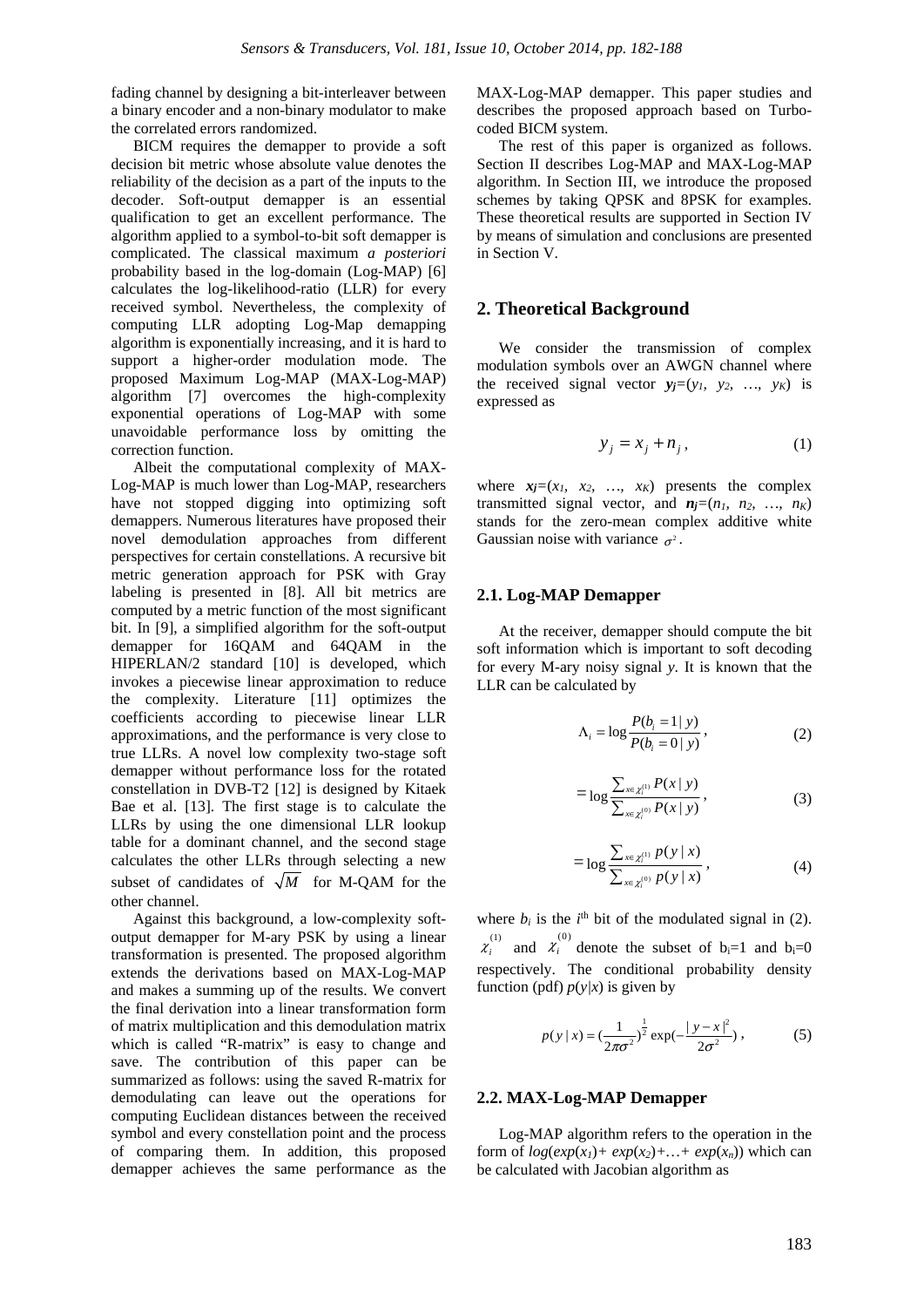$log(exp(x) + exp(y)) = max(x, y) + log(1 + exp(-|x - y|))$ ,

$$
= \max(x, y) + f_c(|x - y|)
$$
\n(6)

where  $f_c(.)$  denotes the correction function. Considering that  $f_c(.)=0$  and (6) can be simplified as

$$
log(exp(x) + exp(y)) = max(x, y), \qquad (7)
$$

Thus, the LLR calculated by (4) is approximated as follow

$$
\Lambda_{i} \approx \log \frac{\max_{x \in \chi_{i}^{(1)}} p(y | x)}{\max_{x \in \chi_{i}^{(0)}} p(y | x)},
$$
\n(8)

Then, we plug (5) into (8) and the MAX-Log-MAP algorithm is formulated as

$$
\Lambda_{i} = -\frac{1}{2\sigma^{2}} \left( \min_{x \in \chi_{i}^{(1)}} |y - x|^{2} - \min_{x \in \chi_{i}^{(0)}} |y - x|^{2} \right), \quad (9)
$$

This near optimal algorithm with omitting correction function avoids the complex exponential and logarithmic operations. The performance of MAX-Log-MAP is almost on a par with Log-MAP in the high signal-to–noise ratio (SNR) region. As a consequence, MAX-Log-MAP is sufficiently widely available.

# **3. Proposed Simplified Soft-output Demapper**

Although MAX-Log-MAP has reduced a lot of complexity, it is still tedious to compute Euclidean distances between the received symbol and every constellation point and find the minimum among them. Therefore, the number of computation increases with the modulation order. This paper develops the MAX-Log-MAP algorithm and introduces the proposed schemes by taking QPSK and 8PSK for examples.

#### **3.1. QPSK Demapper**

Fig. 1 shows the QPSK constellation and illustrations of demapping for the first and second bit. Assuming that the received signal *y* can be expressed as

$$
y = y_t + jy_Q
$$
  
=  $|y|e^{j\phi_y}$ , (10)

where  $\phi_y \in [-\pi, \pi]$ . On the other hand, equation (9) can be further written as

$$
\Lambda_{i} = -\frac{1}{2\sigma^{2}} \left( \left| y - s_{i}^{(1)}(r) \right|^{2} - \left| y - s_{i}^{(0)}(r) \right|^{2} \right), \quad (11)
$$

where  $s_i^{(1)}(r)$  and  $s_i^{(0)}(r)$  respectively denote the nearest constellation point included in  $\chi_i^{(1)}$  and  $\chi_i^{(0)}$ to *y*, and these two points are expressed by  $e^{j\phi}$  and  $e^{j\phi_0}$  as

$$
e^{j\phi_1} = \cos\phi_1 + j\sin\phi_1
$$
  
\n
$$
e^{j\phi_1} = \cos\phi_0 + j\sin\phi_0
$$
, (12)



**Fig. 1.** QPSK constellation and the illustrations of demapping for  $b_0$  and  $b_1$ .

Thus, we have

$$
\Lambda_{i} = -\frac{1}{2\sigma^{2}} (|y - e^{j\phi_{i}}|^{2} - |y - e^{j\phi_{i}}|^{2})
$$
  
=  $-\frac{1}{2\sigma^{2}} ((y_{i} - \cos\phi_{i})^{2} + (y_{o} - \sin\phi_{i})^{2} - (y_{i} - \cos\phi_{i})^{2} - (y_{o} - \sin\phi_{i})^{2})$   
=  $-\frac{1}{\sigma^{2}} (-y_{i} \cos\phi_{i} - y_{o} \sin\phi_{i} + y_{i} \cos\phi_{i} + y_{o} \sin\phi_{i})$   
=  $\frac{1}{\sigma^{2}} (y_{i} (\cos\phi_{i} - \cos\phi_{i}) + y_{o} (\sin\phi_{i} - \sin\phi_{i}))$   
=  $[y_{i} \quad y_{o}] \times \left[ \frac{1}{\sigma^{2}} (\cos\phi_{i} - \cos\phi_{i}) \right]$   
=  $[y_{i} \quad y_{o}] \times \left[ \frac{1}{\sigma^{2}} (\sin\phi_{i} - \sin\phi_{i}) \right]$  (13)

We describe the final equation in the form of matrix multiplication. In the same way, the other bit soft information is also expressed as (13). As a consequence, using one equation to calculate two LLRs of a symbol simultaneously is given by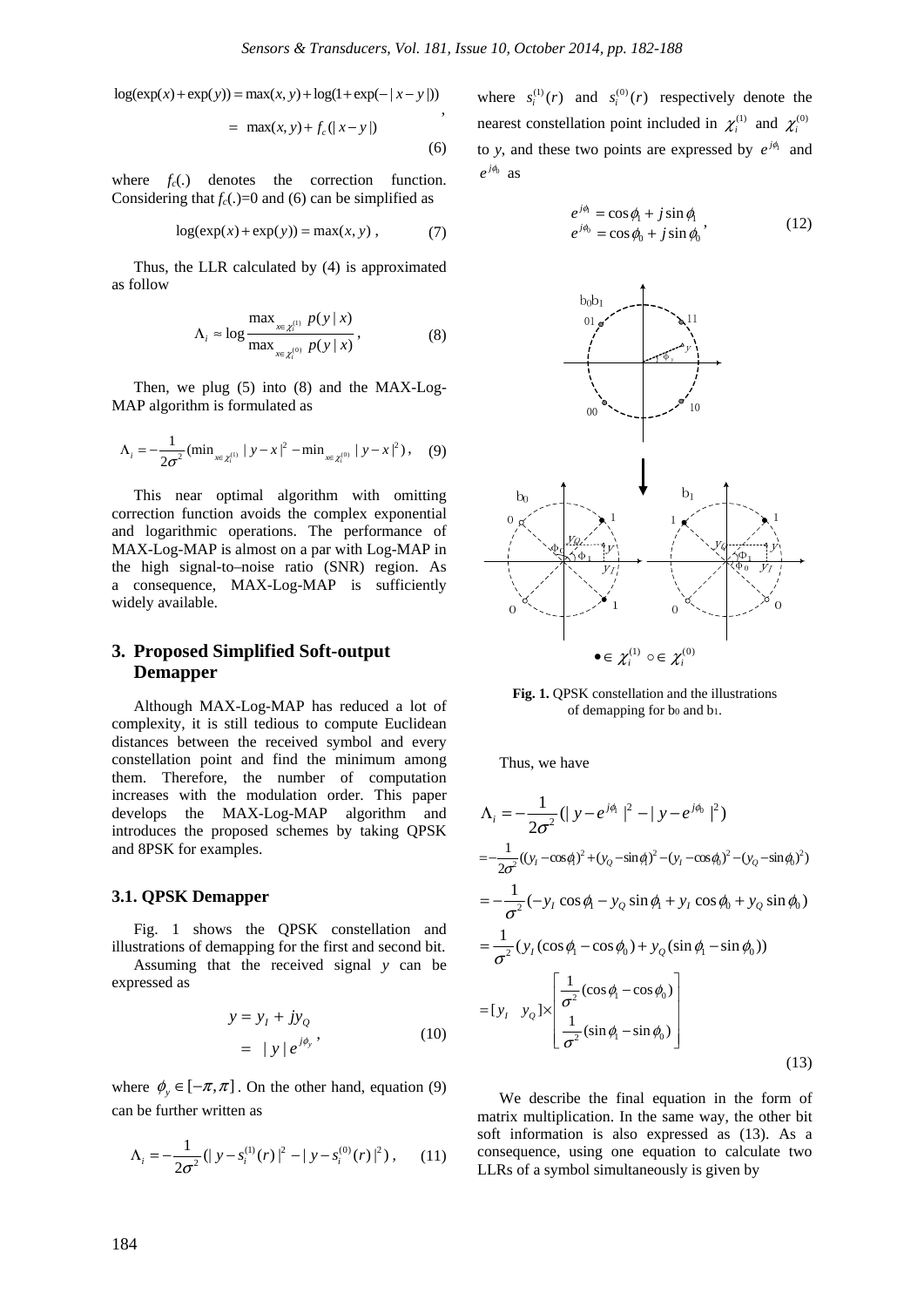$$
[\Lambda_{b0} \ \Lambda_{b1}] = [y_I \ y_Q] \times \begin{bmatrix} \frac{1}{\sigma^2} (\cos \phi_1 - \cos \phi_0) & \frac{1}{\sigma^2} (\cos \phi_1 - \cos \phi_0) \\ \frac{1}{\sigma^2} (\sin \phi_1 - \sin \phi_0) & \frac{1}{\sigma^2} (\sin \phi_1 - \sin \phi_0) \end{bmatrix},
$$
(14)

where  $\phi_1$  and  $\phi_0$  stand for the phase angles in the

higher bit (b<sub>0</sub>) constellation;  $\phi_1$  and  $\phi_0$  are for the lower bit (b<sub>1</sub>) constellation. We call the  $2 \times 2$  matrix the demodulation matrix namely "R-matrix" in (14). As can be seen from the result, it is only required to know three parameters for computing LLRs: the real and imaginary value of a signal, phase angles and SNR estimation.

The QPSK constellation can be divided into four regions by  $\phi$ <sub>*y*</sub>:

i: 
$$
\phi_y \in [-\pi, -\frac{\pi}{2})
$$
  
\nii:  $\phi_y \in [-\frac{\pi}{2}, 0)$   
\niii:  $\phi_y \in [0, \frac{\pi}{2})$   
\niv:  $\phi_y \in [\frac{\pi}{2}, \pi)$ ,

When the noisy signal is received by demodulator, it is not to calculate and compare the Euclidean distances between a symbol and every constellation points for the proposed demapper, but to judge the region where the symbol is located according to (15) and then plug the corresponding values of  $\phi_1$  and  $\phi_0$  into (14). Table 1 lists the phase angles ( $\phi_1$  and  $\phi_0$ ) of the two nearest constellation points  $(s_i^{(1)}(y)$  and  $s_i^{(0)}(y)$ , which is respectively included in  $\chi_i^{(1)}$  and  $\chi_i^{(0)}$  ) by the signal *y* as well as the values for calculating R-matrix.

**Table 1.** The process to compute the first column of Rmatrix for QPSK constellation.

|                     |                         | $\pmb{\varphi}_{\!0}$    | $\cos \phi_1 - \cos \phi_0$ | $\sin \phi_1 - \sin \phi_0$ |
|---------------------|-------------------------|--------------------------|-----------------------------|-----------------------------|
| i                   | $\pi$<br>$\overline{4}$ | $3\pi$<br>$\overline{4}$ | 1.4142                      |                             |
| $\ddot{\mathbf{i}}$ | $\pi$<br>$\overline{4}$ | $3\pi$<br>$\overline{4}$ | 1.4142                      |                             |
| iii                 | $\underline{\pi}$       | $3\pi$                   | 1.4142                      |                             |
| iv                  | $\pi$                   | $3\pi$                   | 1.4142                      |                             |

Similarly, the second column of R-matrix can be calculated. Thus, we obtain a constant (for the same SNR estimation) R-matrix:

$$
\begin{bmatrix} 1.4142 & 0 \\ \hline \sigma^2 & 1.4142 \\ 0 & \sigma^2 \end{bmatrix},
$$
 (16)

It is no need to judge the region (i/ii/iii/iv) for QPSK constellation because the R-matrix is constant.

In conclusion, demapper converts the real and imaginary values of each symbol to a  $1\times 2$  matrix, and multiplies it by the R-matrix which has been saved in the case of QPSK.

### **3.2. 8PSK Demapper**

Fig. 2 shows the 8PSK Gray mapping constellation and illustrations of demapping for  $b_0$ ,  $b_1$ and  $b_2$ .



**Fig. 2.** 8PSK with Gray mapping constellation and the illustrations of demapping for  $b_0$ ,  $b_1$  and  $b_2$ .

We can divide the constellation into  $2^m$  (m) donates the modulation order, and here m=3) regions by  $\phi$ <sub>v</sub> in the same way with QPSK demapper constellation:

i: 
$$
\phi_y \in [-\pi, -\frac{3\pi}{4});
$$
 ii:  $\phi_y \in [-\frac{3\pi}{4}, -\frac{\pi}{2});$   
\niii:  $\phi_y \in [-\frac{\pi}{2}, -\frac{\pi}{4});$  iv:  $\phi_y \in [-\frac{\pi}{4}, 0);$   
\nv:  $\phi_y \in [0, \frac{\pi}{4});$  vi:  $\phi_y \in [\frac{\pi}{4}, \frac{\pi}{2});$   
\nvii:  $\phi_y \in [\frac{\pi}{2}, \frac{3\pi}{4});$  viii:  $\phi_y \in [\frac{3\pi}{4}, \pi),$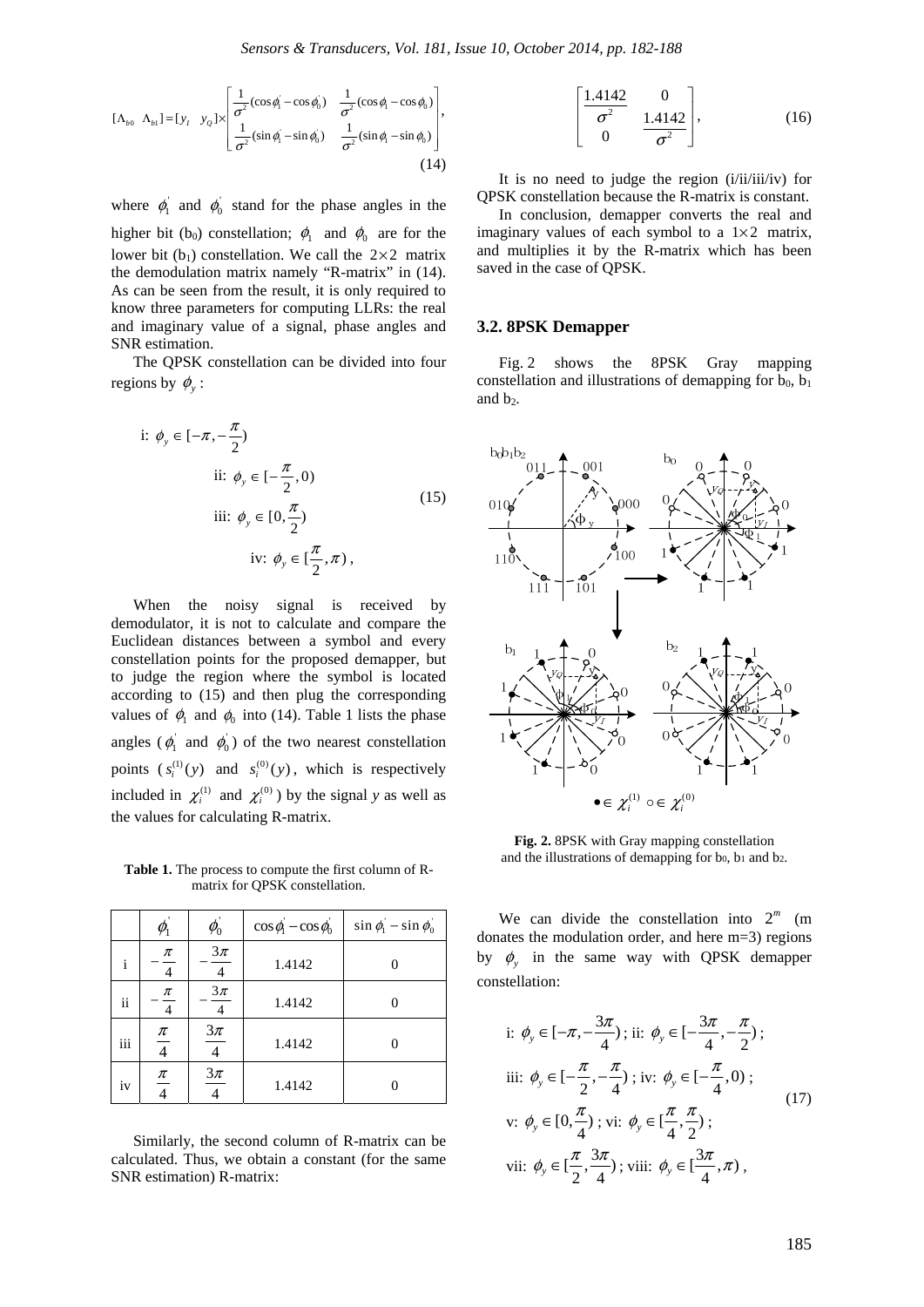In the following, using the highest bit  $(b_0)$  as an example to introduce the process of calculating a LLR. Assuming that the signal *y* is mapped to the location where the triangle icon is presented in Fig. 2. It can be judged that *y* belongs to region vi by (17). We list the semblable Table 2 according to Table 1.

**Table 2.** The process to compute the first column of Rmatrix for 8PSK Gray mapping constellation.

|              | $\phi_{\rm l}^{\cdot}$ | $\phi_0^{\cdot}$                  | $\cos \phi_1 - \cos \phi_0$ | $\sin \phi - \sin \phi_0$ |
|--------------|------------------------|-----------------------------------|-----------------------------|---------------------------|
| $\mathbf{i}$ | $7\pi$<br>8            | $7\pi$<br>8                       | $\mathbf{0}$                | $-0.7654$                 |
| ii           | $5\pi$<br>8            | $7\pi$<br>8                       | 0.5412                      | $-1.3066$                 |
| iii          | $3\pi$<br>8            | $\frac{\pi}{ }$<br>$\overline{8}$ | $-0.5412$                   | $-1.3066$                 |
| iv           | π<br>8                 | $\frac{\pi}{8}$                   | $\boldsymbol{0}$            | $-0.7654$                 |
| V            | $\pi$<br>8             | $\frac{\pi}{8}$                   | $\boldsymbol{0}$            | $-0.7654$                 |
| νi           | π<br>8                 | $3\pi$<br>8                       | 0.5412                      | $-1.3066$                 |
| vii          | $7\pi$<br>8            | $5\pi$<br>8                       | $-0.5412$                   | $-1.3066$                 |
| viii         | $7\pi$<br>8            | $7\pi$<br>8                       | $\boldsymbol{0}$            | $-0.7654$                 |

The first colunm  $\left\lceil \begin{array}{c} 0.5412 \end{array} \right\rceil$ 1.3066 of R-matrix are checked from Table 2. With the same method, all R-matrixes corresponding to the 8 regions can be enumerated as follows (leave out the coefficient  $\frac{1}{\tau^2}$  $\frac{1}{\sigma^2}$ ):

i: 
$$
\begin{bmatrix} 0 & -1.3066 & 0.5412 \\ -0.7654 & 0.5412 & -0.5412 \end{bmatrix};
$$
ii: 
$$
\begin{bmatrix} 0.5412 & -0.7654 & 0.5412 \\ -1.3066 & 0 & -0.5412 \end{bmatrix};
$$
iii: 
$$
\begin{bmatrix} 0.5412 & -0.7654 & -0.5412 \\ -1.3066 & 0 & -0.5412 \end{bmatrix};
$$
iv: 
$$
\begin{bmatrix} 0 & -1.3066 & -0.5412 \\ -0.7654 & -0.5412 & -0.5412 \end{bmatrix}
$$
vi: 
$$
\begin{bmatrix} 0 & -1.3066 & -0.5412 \\ -0.7654 & 0.5412 & 0.5412 \end{bmatrix};
$$
vi: 
$$
\begin{bmatrix} 0.5412 & -0.7654 & -0.5412 \\ -1.3066 & 0 & 0.5412 \end{bmatrix};
$$
vi: 
$$
\begin{bmatrix} 0.5412 & -0.7654 & 0.5412 \\ -1.3066 & 0 & 0.5412 \\ -1.3066 & 0 & 0.5412 \end{bmatrix};
$$
viii: 
$$
\begin{bmatrix} 0 & -1.3066 & 0.5412 \\ -0.7654 & -0.5412 & 0.5412 \end{bmatrix},
$$
viiii: 
$$
\begin{bmatrix} 0 & -1.3066 & 0.5412 \\ -0.7654 & -0.5412 & 0.5412 \end{bmatrix}.
$$

Those R-matrixes shown in (18) should be stored. Demapper checks and fetches the right one against the stored lookup table when the phase angle region of a signal is determined, and then the three LLRs of an 8PSK symbol are obtained by

$$
\begin{bmatrix}\n\Lambda_{b0} & \Lambda_{b1} & \Lambda_{b2}\n\end{bmatrix}\n\begin{bmatrix}\n\frac{1}{\sigma^2}(\cos\phi_1 - \cos\phi_0) & \frac{1}{\sigma^2}(\cos\phi_1 - \cos\phi_0) & \frac{1}{\sigma^2}(\cos\phi_1 - \cos\phi_0) \\
\frac{1}{\sigma^2}(\sin\phi_1 - \sin\phi_0) & \frac{1}{\sigma^2}(\sin\phi_1 - \sin\phi_0) & \frac{1}{\sigma^2}(\sin\phi_1 - \sin\phi_0)\n\end{bmatrix}\n\tag{19}
$$

There are several calculating comparisons about the optimal Log-MAP, suboptimal MAX-Log-MAP and the proposed R-matrix algorithm in Table 3.

**Table 3.** The calculating comparisons of computing the soft information on the  $i<sup>th</sup>$  bit by different algorithms.

|  | u |
|--|---|

|                          | Log-<br><b>MAP</b> | MAX-Log-<br><b>MAP</b> | R-<br>matrix |
|--------------------------|--------------------|------------------------|--------------|
| Exponential<br>operation | $M+1$              |                        |              |
| Addition                 | $4M-2$             | $3M+1$                 |              |
| Multiplication           | $2M+1$             | 2M                     | 2            |
| Comparison<br>operation  |                    | $M-2$                  |              |
| Table look-up            |                    |                        | <м           |

From the table above we can see that the computational complexity for getting one bit-soft value of using Log-MAP and MAX-Log-MAP increases with rising *m,* while the proposed method only requires two times of multiplication and addition once. Although there are *M* times at most for table searching (except for QPSK), R-matrix demapper still owns a low-complexity in the whole demodulation process compared with the two former algorithms.

# **4. Simulation Result**

A frame of 1024 bits is considered and at least 70 error frames are encountered. The encoder is Turbo code with generator polynomials (feedback, redundancy)  $(13, 15)_{\text{oct}}$ , and the code rate is  $1/3$ . The modulation and demodulation adopt QPSK, 8PSK and 16PSK with Gray mapping. Simulations are executed under the condition of AWGN channel.

Fig. 3 compares the LLRs (the soft information if  $b_0$  and  $b_1$ ) which are obtained by changing the value of the imaginary axis with fixed value of real axis of Log-MAP, MAX-Log-MAP and R-matrix for QPSK signals. It's observed that the LLRs calculated by the three demappers are basically the same. Because there are altogether four constellation points, namely the each subset  $\chi_i^{(1)}$  or  $\chi_i^{(0)}$  includes two points and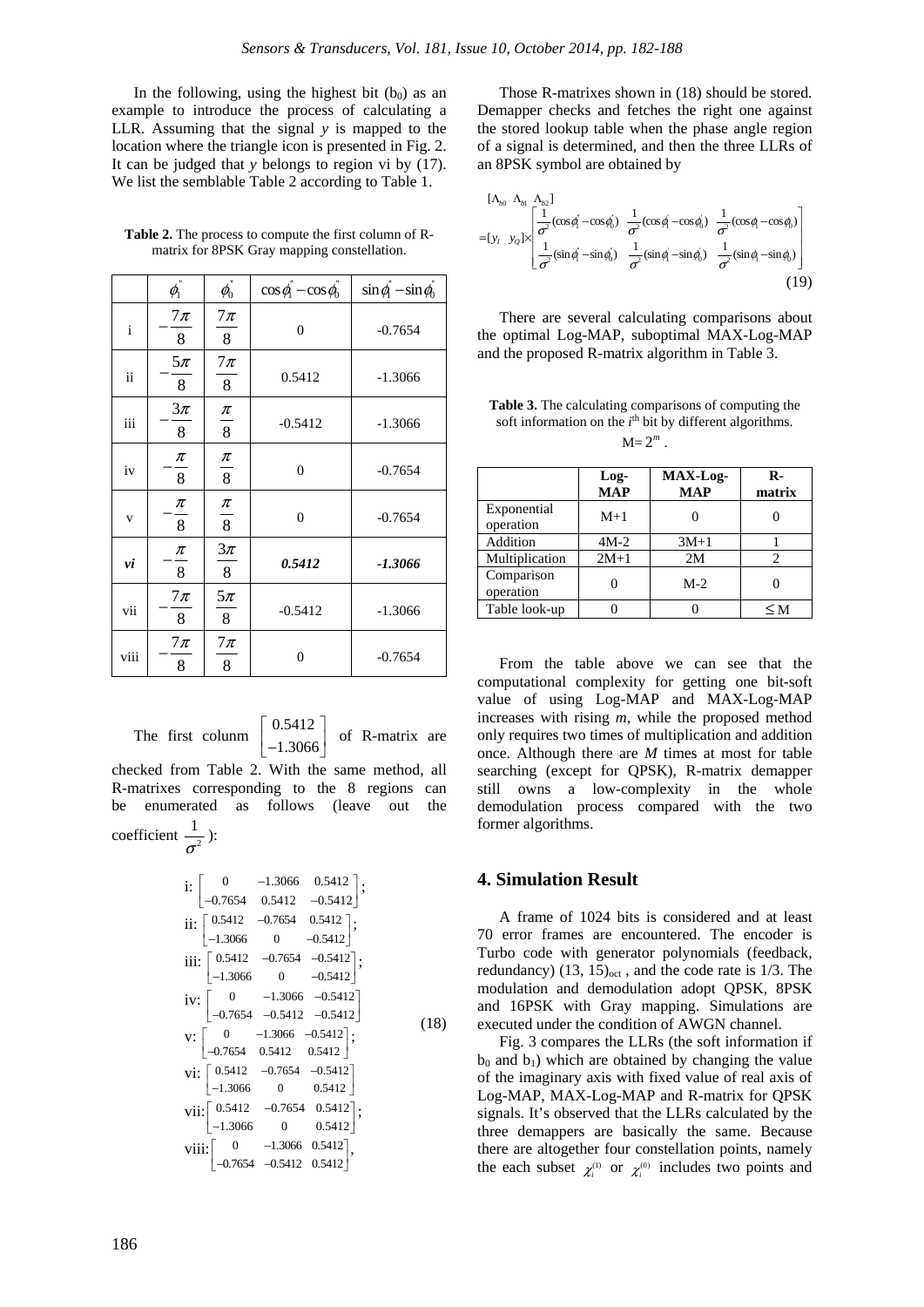they are far apart from each other, the correction function has a small effect on LLR. In consequence, an R-matrix demapper is the most reasonable one of the three demappers for QPSK to significantly reduce large computational complexity without compromising the performance.

In order to analysis the difference by employing the three demappers, we show the LLR of one bit for Gray-labeled 16PSK in Fig. 4. It can be seen that MAX-Log-MAP and R-matrix have nearly the same computed result, while the optimal algorithm Log-MAP owns the larger values than the two former algorithms.



**Fig. 3.** The comparison of LLRs calculated by Log-MAP,MAX-Log-MAP and R-matrix for QPSK.



**Fig. 4.** The comparison of one bit soft value calculated by Log-MAP, MAX-Log-MAP and R-matrix for 16PSK.

The BER curves for QPSK, 8PSK and 16PSK are shown in Fig. 5. It's evident that the performance of the three demappers has no significantly difference as the theoretical analysis for Fig. 3. As expected, Log-MAP demapper presents the optimal performance for

8PSK and 16PSK. At the same time, the overlapped BER curves obtained by MAX-Log-MAP and R-matrix demappers confirm that the proposed soft demapper achieves the same demodulating performance as MAX-Log-MAP demapper.



**Fig. 5.** The BER curves for QPSK, 8PSK and 16PSK by employing the three demappers.

# **5. Conclusions**

In this paper, a low-complexity soft-output "R-matrix" demapper for M-ary PSK based on using a linear transformation is presented. We develop the final derivation of calculating the LLR based on MAX-Log-MAP and the result is summarized into a form of matrix multiplication. In terms of computational complexity, the proposed demapper only requires two times of multiplication and addition once computing one bit soft value, meanwhile, it needs *M* times at most for table lookup in the process above. Nonetheless, the complexity for computing LLR of one bit remains unchanged with rising modulation order. The theoretical analysis and simulation results prove that the proposed demapper is equivalent to the MAX-Log-MAP demapper in the terms of performance. Moreover, the R-matrix demapper can bring the low demodulation complexity and gain a satisfactory performance as well especially for QPSK.

## **References**

- [1]. Digital Video Broadcasting (DVB); Second generation framing structure, channel coding and modulation systems for Broadcasting, Interactive Services, News Gathering and other broadband satellite applications, *European Telecommunications Standards Institute*, EN 302 307, V1.1.2, 2006, 74 p.
- [2]. S. Sesia, I. Toufik, and M. Baker, LTE the UMTS long term evolution, *Wiley*, 2009.
- [3]. 3GPP Technical Report 36.814, Evolved universal terrestrial radio access (e-utra); further advancements